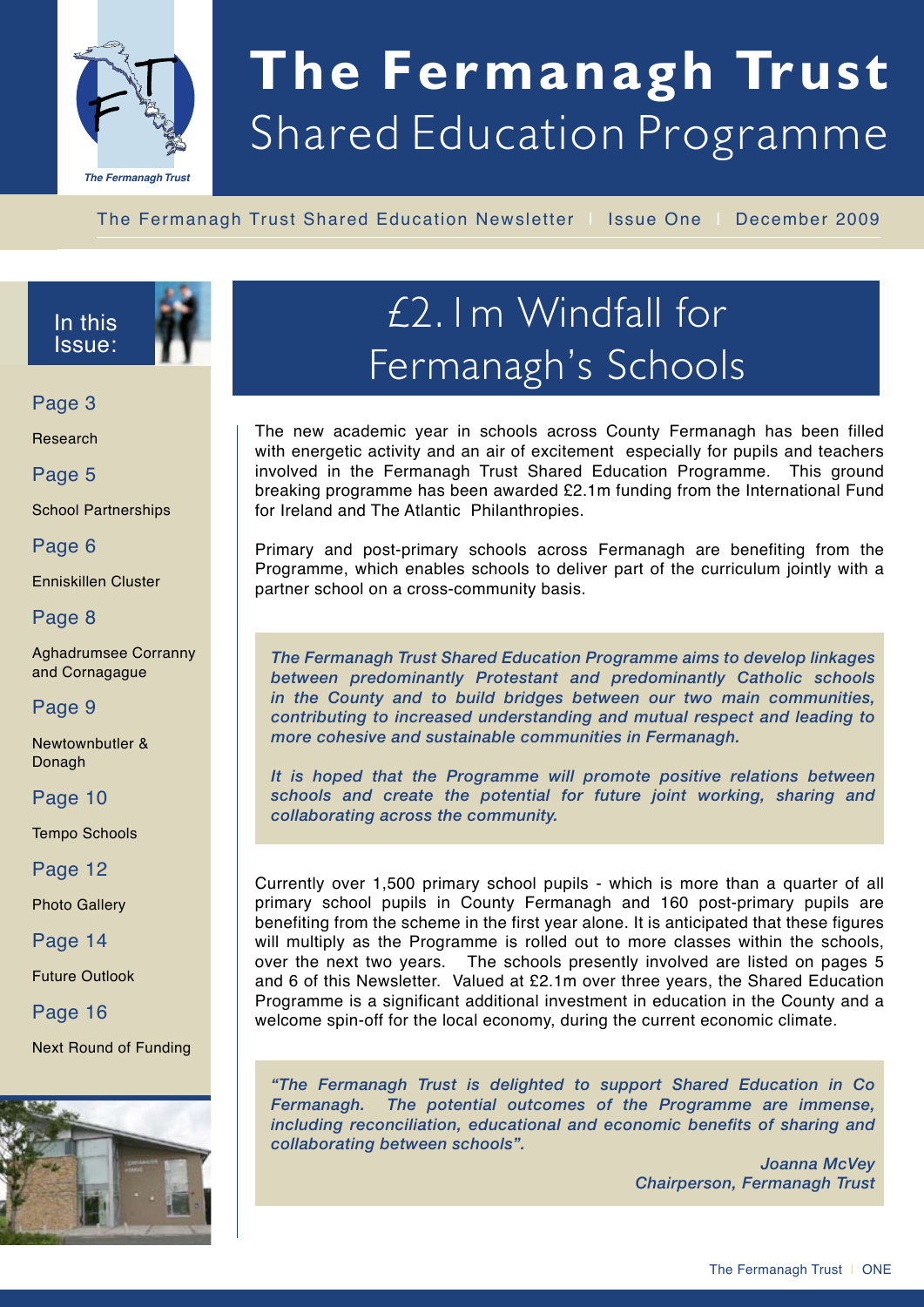*"The Fermanagh Shared Education Programme is unique in that it will also create cross-border educational links"*





Learning Drumming together as part of the Shared Education

*"The Reconciliation & Human Rights Programme in NI aims to encourage sharing, cohesion, and integration"*



### A Word from the International Fund for Ireland

Denis Rooney CBE, Chairman of the International Fund for Ireland, has welcomed the development of school projects which got underway this term with support from the Fermanagh Trust. Principals and teachers have worked hard in recent months planning and organising joint classes which are now up and running.

Mr Rooney, Chairman of IFI said: "Our Sharing in Education Programme, which is managed by the Department of Education, seeks to provide strategic opportunities for young people from different community backgrounds to learn and work together."

"In addition to furthering community relations by linking schools representative of the two communities in Northern Ireland, the Fermanagh Shared Education Programme is unique in that it will also create cross-border educational links. The positive contribution this initiative will have on the academic and personal development of young people in Fermanagh is vitally important and we are pleased to have provided funding for its implementation."

## Support from The Atlantic Philanthropies

The Atlantic Philanthropies, one of the funders of the Fermanagh Trust Shared Education Programme, is an organisation dedicated to bringing about lasting changes in the lives of disadvantaged and vulnerable people.

Its Reconciliation and Human Rights Programme in Northern Ireland aims to encourage sharing, cohesion, and integration by strengthening advocacy efforts, particularly by the communities most affected by the legacy of the conflict.

The Atlantic Philanthropies focuses on four critical social problems:

- 1. Ageing,
- 2. Children and youth,
- 3. Population health, and
- 4. Reconciliation and human rights.

It funds Programmes in Australia, Bermuda, Northern Ireland, the Republic of Ireland, South Africa, the United States and Vietnam. The Atlantic Philanthropies believes all people should be treated with dignity, respect and fairness, and have full and equal access to civil, political, social and socioeconomic rights.

#### Philanthropist has roots in Fermanagh

Founder of The Atlantic Philanthropies, Charles J. Feeney (Chuck) has roots in Fermanagh. Brought up in a working-class neighbourhood in Elizabeth, New Jersey, his father's mother came from near Kinawley, Co. Fermanagh.

Chuck Feeney, made his fortune as co-founder of Duty Free Shops and secretly transferred all of his wealth to The Atlantic Philanthopies in 1984. Mr Feeney now aged in his 70's hopes his example of giving now to make a meaningful impact, will encourage other philanthropists to increase their charitable giving while alive. He intends "Giving While Living" to be his legacy.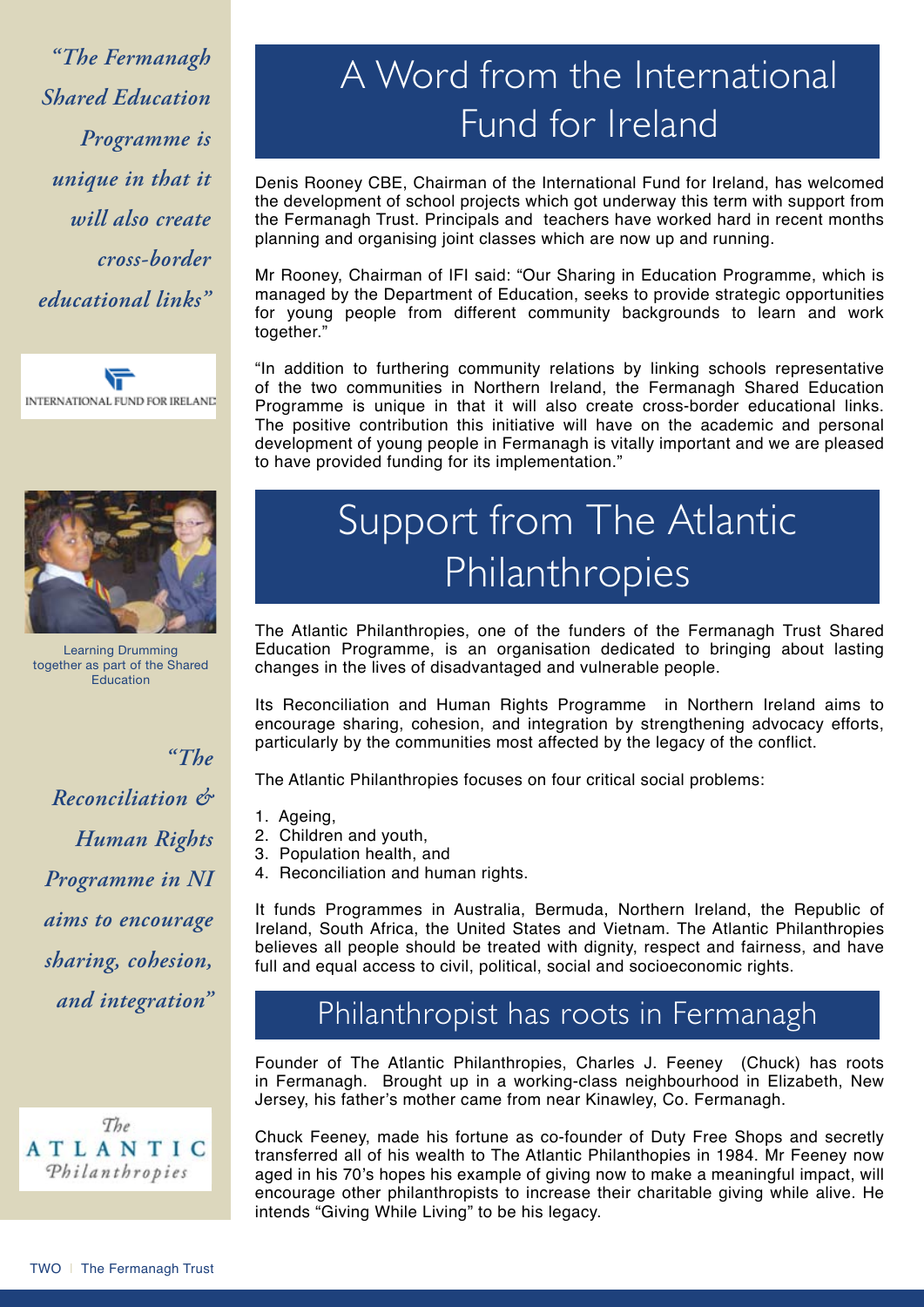## Research Leads to Fermanagh Trust Shared Education Programme

The Shared Education Programme was developed as a result of comprehensive independent research in Fermanagh. The research investigated the views of the following stakeholders towards 'Sharing and Collaborating' between Catholic managed schools and Controlled schools:

- (a) Parents
- (b) Community representatives and
- (c) School principals.

#### (a) Feedback from Parents

Telephone interviews were conducted by MillwardBrown (Market Research Consultants) with a sample of 400 parents in Fermanagh (51% Catholic, 38% Protestant and 11% Other or Not Specified). The key findings from the survey included the following points:

- 1. 92% reported that good relations could be fostered between the two main communities through more mixing of the two communities;
- 2. 91% said they would like to see enhanced opportunities for children to participate in Shared Education;
- 3. 88% reported that Shared Education would help promote mutual respect and understanding between children from different religious backgrounds;
- 4. 59% would like all types of schools retained as they are, but if two local primary schools of different religions were faced with closure, 85% would favour either merging of both schools into one viable school or sharing a campus, rather than having to close the schools and the pupils having to travel significant distances.
- 5. Where there are gaps in educational provision, support for different measures were as follows:
	- 89% would support schools sharing facilities such as a Technology Laboratory or Sixth Form Centre;
	- 81% would support Catholic and Controlled schools sharing a campus;
	- 74% would support children travelling to neighbouring schools to be taught subjects unavailable in their own school;

• 83% would support teachers travelling to neighbouring schools to teach subjects unavailable in their current school.

#### (b) Feedback from Community Representatives

A total of 10 focus group meetings were held in various locations throughout Fermanagh, facilitated by Greenhat a community-based consultancy. Attended by 150 community representatives (65% Catholic and 29% Protestant), with 66% having preschool or school age children, the feedback largely reflected the findings of the telephone survey above. 95% of participants at the workshops would like to see enhanced opportunities for Shared Education in Fermanagh. They felt that it should be introduced at primary level, building up to secondary level; be optional and not enforced; and introduced gradually and sensitively.

#### (c) Feedback from School Principals

Consultations with school principals were undertaken by Peter Quinn Consultancy Services. Individual primary school principals provided detailed feedback and the post-primary schools responded through the Fermanagh Learning Community, of which all 16 are members. There was very positive support for Shared Education. While acknowledging that there may be potential logistical challenges in bringing pupils together for classes, it was widely recognised that the community relations and educational impacts could be very significant. A number of principals highlighted that for local educational provision to be sustainable, especially in rural areas, cross sectoral options need to be considered.

#### (d) Research Conclusions

The feedback from the key stakeholders clearly showed a will to engage in Shared Education for the benefit of the pupils in Fermanagh. As a result, the Fermanagh Trust Shared Education Programme was developed. The Programme commenced in January 2009 and it will provide financial assistance to schools in the County for cross-community Shared Education activities for a period of 3 years.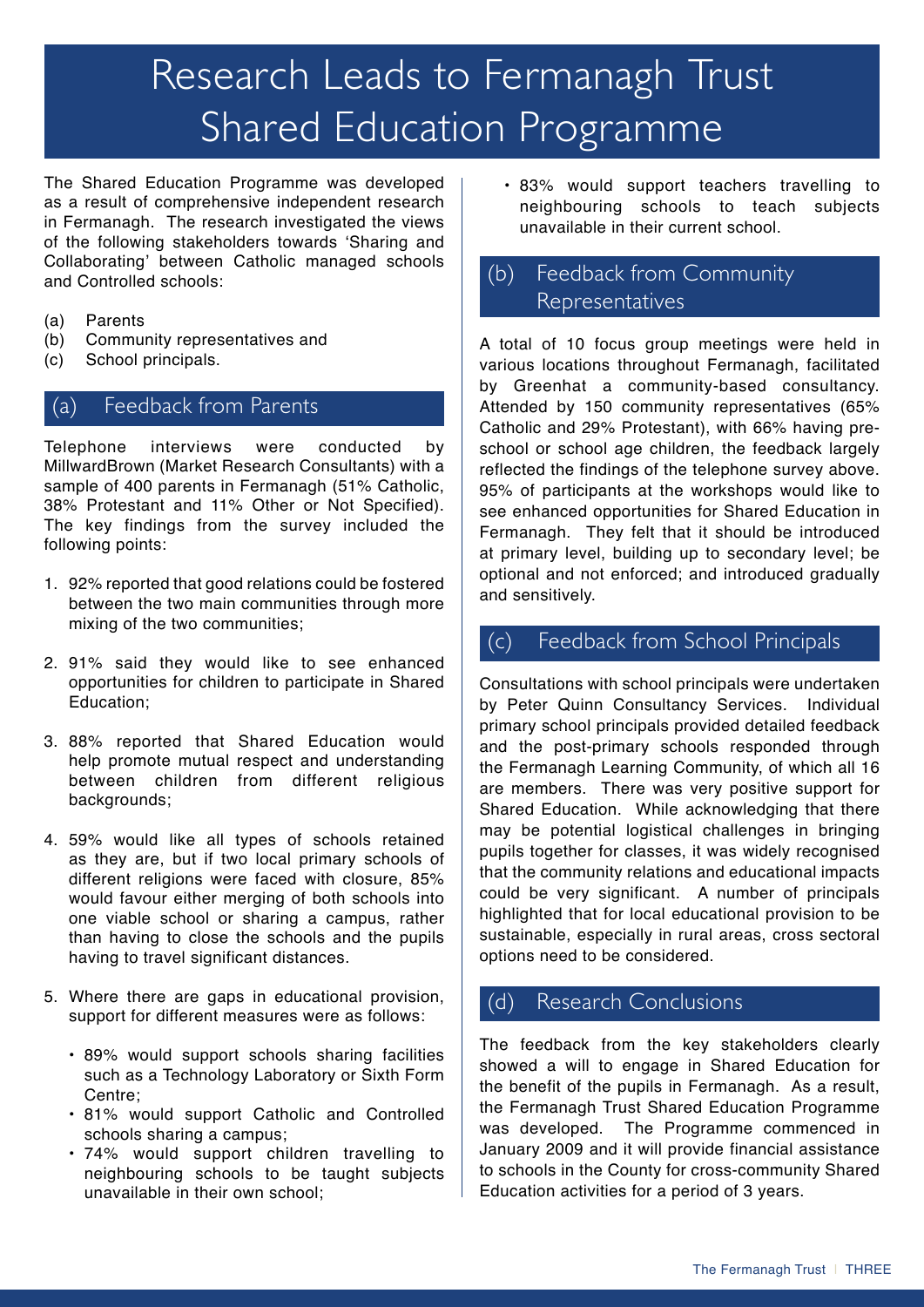## Fermanagh Schools form Partnerships to deliver Joint Classes

Teaching staff and principals from neighbouring schools got together at the beginning of 2009 to identify how they could work jointly to deliver the curriculum in a way that would enhance the educational provision for their pupils and build good relations

between schools from different communities. The schools submitted their joint Action Plans for funding and to date, a total of 19 Shared Education Partnerships have been approved for funding, involving 39 primary schools and 5 post-primary schools. This represents over 90% of all primary schools in the County and 30% of the post primary schools. Pages 5 & 6 list the schools that are currently benefiting from the Shared Education Programme.



Primary School Principals and Teachers that are involved in The Fermanagh Trust Shared Education Programme

### Primary School - Shared Education Partnerships

It would not be possible within the confines of this Newsletter to give a description of all of the Shared Education Projects that are taking place. A sample of three primary school partnerships are outlined on Pages 8-10 to give a flavour of the type of joint work that is taking place between schools. Future Newsletters will feature the excellent work that is also taking place in the remaining partnerships.

In addition to the primary school partnerships, the post-primary schools have also been active. A cluster of five post-primary schools in Enniskillen have come together to provide Shared Education. The Partnership and their work is summarised on Pages 6 and 7.

*Two small Church of Ireland primary schools across the border are also benefiting from the Shared Education Programme, having joined forces with two Catholic Maintained primary schools in Fermanagh, to deliver joint classes. They are:*

- *Fairgreen National School, Belturbet, Co Cavan; and*
- *Kilbarron National School, Ballyshannon, Co Donegal.*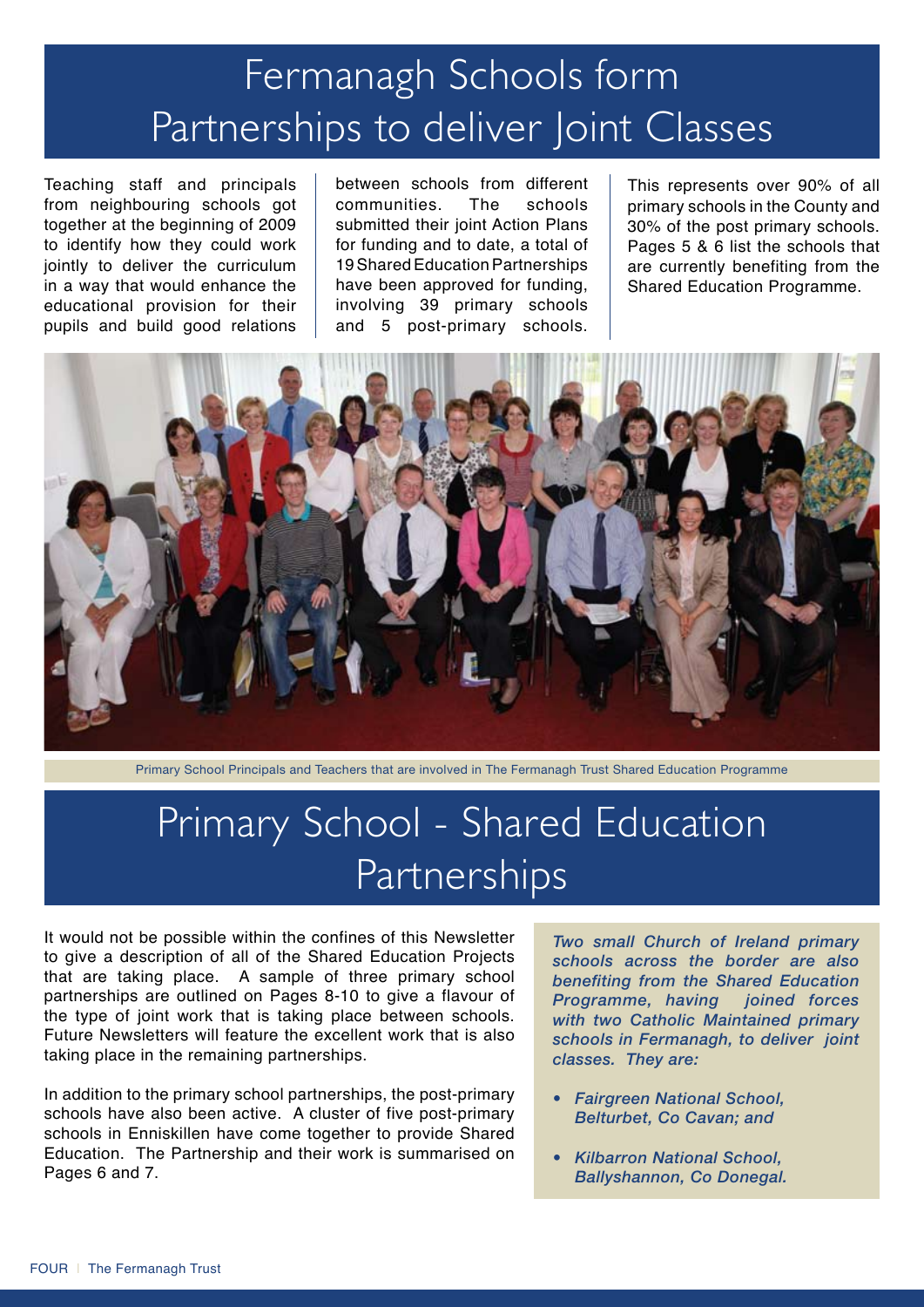#### Primary School - Cross Community Partnerships

|                | <b>Catholic Maintained Schools</b>                                            | Controlled / Integrated Schools                                                                                         |
|----------------|-------------------------------------------------------------------------------|-------------------------------------------------------------------------------------------------------------------------|
| 1              | St Mary's Primary School, Tempo                                               | <b>Tempo Primary School</b>                                                                                             |
| $\overline{c}$ | St Mary's Primary School, Brookeborough<br>St Eugene's Primary School, Knocks | <b>Brookeborough Primary School</b>                                                                                     |
| 3              | St Paul's Primary School, Irvinestown                                         | <b>Irvinestown Primary School</b>                                                                                       |
| 4              | St Ronan's Primary School, Lisnaskea                                          | Moat Primary School, Lisnaskea                                                                                          |
| 5              | St Mary's Primary School, Mullymesker                                         | <b>Florencecourt Primary School</b>                                                                                     |
| 6              | St Patrick's Primary School, Derrygonnelly                                    | <b>Florencecourt Primary School</b>                                                                                     |
| $\overline{7}$ | St Joseph's Primary School, Ederney                                           | <b>Lack Primary School</b>                                                                                              |
| 8              | St Davog's Primary School, Belleek                                            | <b>Kesh Primary School</b>                                                                                              |
| 9              | Killyhommon Primary School, Boho                                              | <b>Derrygonnelly Primary School</b>                                                                                     |
| 10             | Tattygar Primary School, Lisbellaw                                            | <b>Lisbellaw Primary School</b>                                                                                         |
| 11             | Holy Trinity Primary School, Enniskillen                                      | <b>Lisbellaw Primary School</b><br>Enniskillen Integrated Primary School.<br>Jones Memorial Primary School, Enniskillen |
| 12             | St John the Baptist, Primary School, Roscor                                   | <b>Belleek Primary School</b>                                                                                           |
| 13             | St Columban's Primary School, Belcoo                                          | <b>Balllinamallard Primary School</b>                                                                                   |
| 14             | St Joseph's Primary School, Donagh<br>St Mary's Primary School, Newtownbutler | Newtownbutler Primary School                                                                                            |
| 15             | St Mary's Primary School, Maguiresbridge                                      | Maguiresbridge Primary School                                                                                           |
| 16             | <b>Cornagague Primary School</b><br><b>Corranny Primary School</b>            | Aghadrumsee Primary School                                                                                              |
|                | <b>Catholic Maintained Schools</b>                                            | Church of Ireland Schools (ROI)                                                                                         |
| 17             | St Mary's Primary School, Teemore                                             | Fairgreen National School, Belturbet, Co Cavan                                                                          |
| 18             | St Martin's Primary School, Garrison                                          | Kilbarron National School, Ballyshannon, Co Donegal                                                                     |

The table above shows the cross-community Primary School Partnerships which have been approved for funding and which have commenced their joint classes. The majority of schools are working with their nearest neighbouring school from a different sector, that are within a short travelling distance of each other. Applications are in the pipeline from further schools that wish to start their Shared Education in January 2010.

*"The Transferor Representatives' Council welcomes this educational initiative in the Fermanagh area as a positive means of sharing and collaborating in the provision of the curriculum and at the same time promoting good community relations. In learning together in a purposeful way this project will help children to develop new friendships and a better understanding of their neighbours."*

*Rev Ian Ellis, Secretary to Transferor Representatives' Council*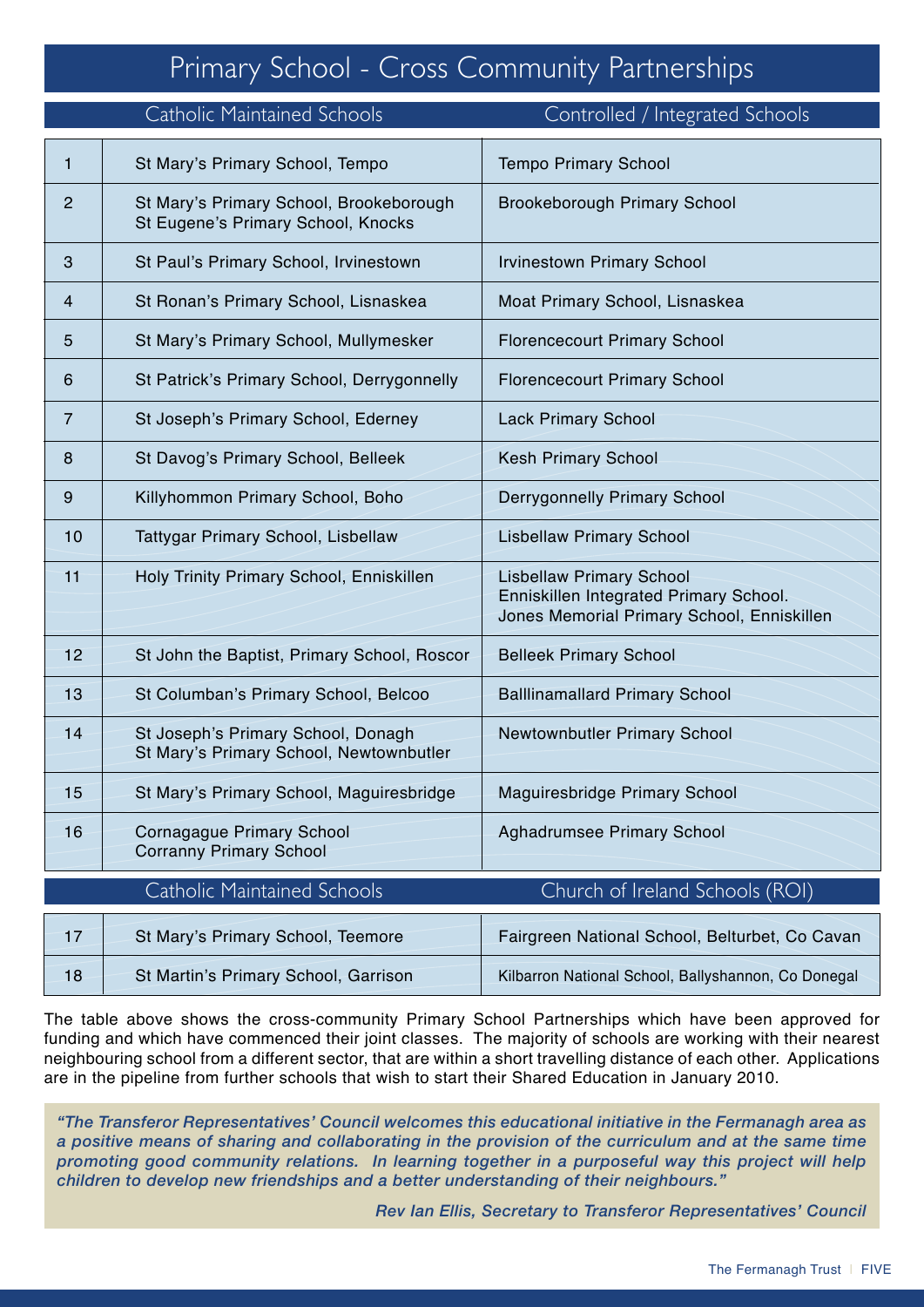## Post-Primary Shared Education Partnership

A group of 5 Post-Primary schools in Enniskillen have come together to jointly provide a range of courses for sixth form pupils in the area of Personal Development and Enrichment. The schools are listed in the table below.

#### **Enniskillen Cluster (Post 16 Enrichment Programme)**

- 1. Devenish College
- 2. Collegiate Grammar
- 3. St Fanchea's College
- 4. St Joseph's College
- 5. Erne Integrated College

The Enniskillen Cluster of Post-Primary Schools listed above have synchronised their timetables to free up one afternoon a week throughout the academic year, to provide a total of 10 different Personal Development / Enrichment courses for 158 pupils aged 16-18 years. It is planned that a further 50 pupils will be able to join the Shared Education classes in January 2010.

The ten courses, which are all cross-community in make-up, are being held across the 5 partner schools and the local leisure centre, with pupils travelling to the course of their choice on the Shared Education afternoon. The courses currently being provided in the various venues are listed below.

*The Enniskillen Cluster is an excellent model of Shared Education. It represents a cross community focus, connecting people with a diversity of faiths and cultural backgrounds, as well as providing opportunities for pupils from grammar and non-selective schools to interact and learn together.* 

*The schools are pooling and sharing resources, facilities and expertise. Everyone is a 'winner', and most importantly, the pupils are benefiting from the range of Enrichment Courses on offer.* 



Pupils from the Cluster of 5 schools in Enniskillen meet every Friday afternoon. Above pupils learning Self-Defence techniques.

| <b>Course</b>                                      | <b>Venue</b>                     |
|----------------------------------------------------|----------------------------------|
| Duke of Edinburgh Award Scheme & President's Award | Erne Integrated College          |
| Life Saving                                        | <b>Lakeland Forum</b>            |
| Dance                                              | St Fanchea's College             |
| Photography                                        | St Joseph's College              |
| <b>First Aid</b>                                   | <b>Collegiate Grammar School</b> |
| Sign Language                                      | <b>Devenish College</b>          |
| Yoga / Pilates                                     | <b>Lakeland Forum</b>            |
| Self-Defence                                       | <b>Lakeland Forum</b>            |
| Archery                                            | <b>Lakeland Forum</b>            |
| Trampolining                                       | St Joseph's College              |

The range of courses will be increased as the project progresses over the next three years, with further schools joining the cluster.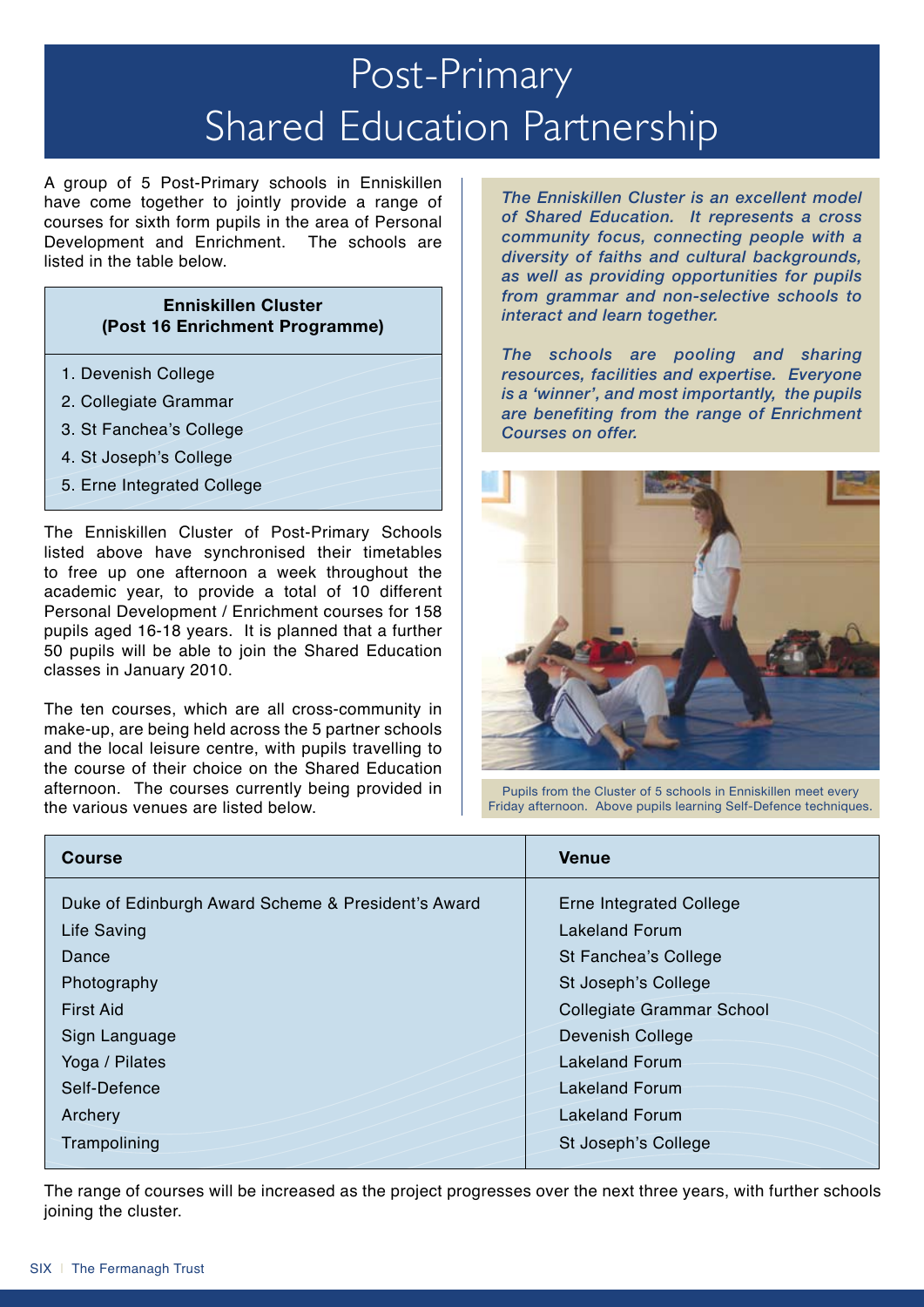### Principals Praise New Opportunities Available to Students

Elizabeth Armstrong, Principal Collegiate Grammar, said feedback from pupils has been very positive.

"There is a cross-over in terms of staff too. One of our teachers Robin McIntosh is trained in coaching trampoline, and usually we would have hired a trampoline elsewhere. St Joseph's College has a trampoline, but no qualified instructor. Since the schools are near each other, pupils and the teacher walk to St Joseph's to use their trampoline," explained Miss Armstrong.

"The fact that they are going to another school isn't worrying pupils. They seem to have adjusted to it well, and the feedback informally is very positive. They are enjoying the activities very much," she said. "Working this way, in conjunction with other schools, enables us to increase the range of activities on offer. And there is a grammar- secondary mix and pupils from other communities," she said.

The shared education project is running parallel to learning options already running through Fermanagh Learning Community, she said. "This enhancement and personal development programme is as much a crucial part of learning, as 'A' level exams. Pupils are taking themselves out of their comfort zones, and are trying new things, and are doing it in the context of people they would not usually be with. It is very valuable, and the outcomes will show this."

Mervyn Walker, Principal Devenish College said: "We are very pleased with the way this has kicked off. Schools would not have been able to run this type of project in the past, this is a great opportunity. In Fermanagh nothing has been tried on this scale before, with all the activities, tutors and with crosscommunity links of this magnitude".



Pupils enjoying Archery classes provided through the Fermanagh Shared Education Programme



Pupils learning First Aid Skills on Friday afternoons through the Fermanagh Shared Education Programme

#### Monsignor McGuinness Welcomes Positive Impact of Shared Education

Reverend Monsignor Joseph McGuinness as Chairman on the Board of Governors for St Fanchea's and St Joseph's colleges, said the Shared Education Programme has been a very positive addition to the curriculum provision at the two schools. "It has been extremely helpful in broadening the educational experience of pupils, and it has allowed greater social interaction, bettering the lives of pupils and school communities. If you can integrate more courses into the curriculum, you can broaden pupil experience. The programme enriches their educational experience and adds to the life experience they are getting through school".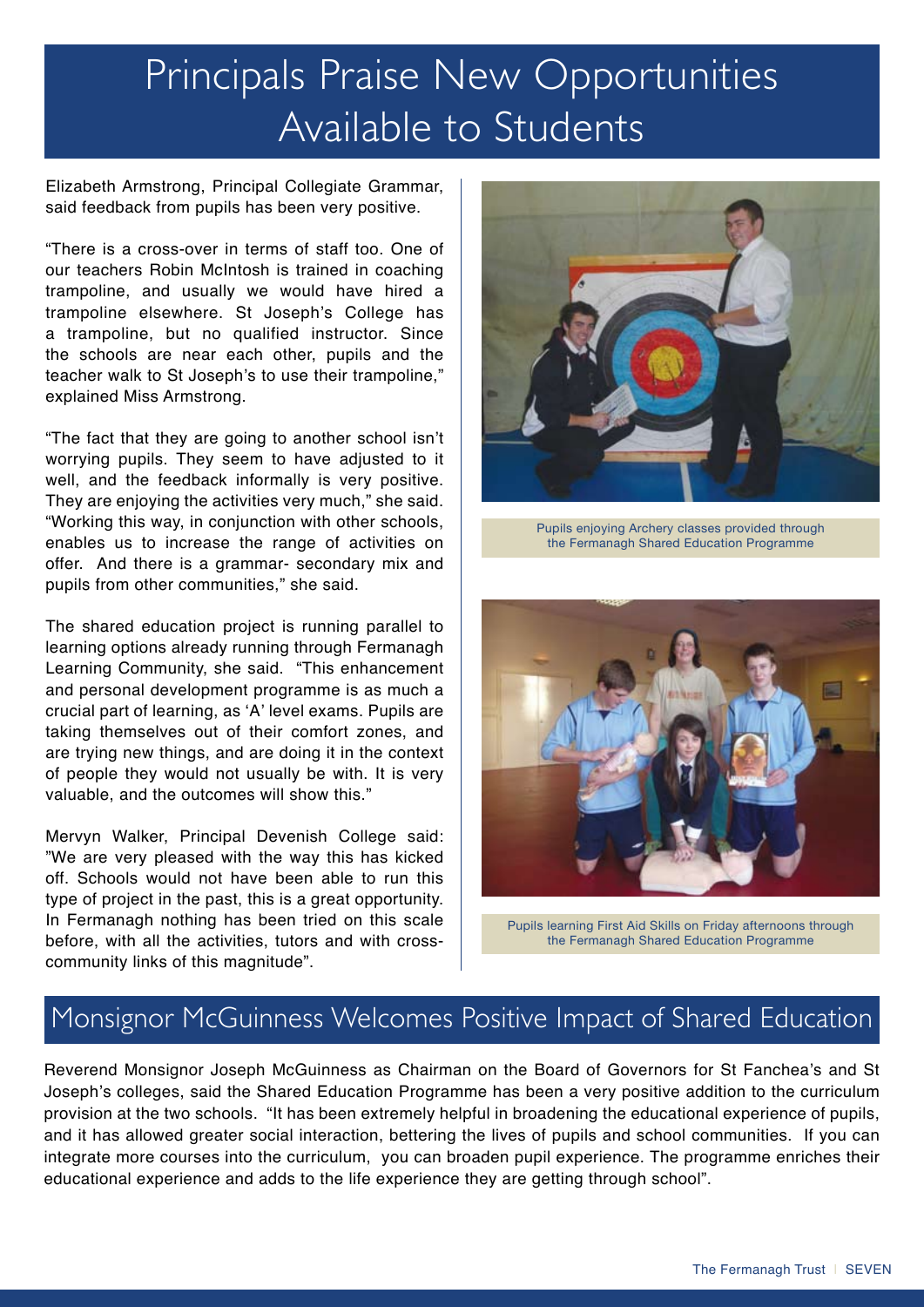## Aghadrumsee, Corranny and Cornagague Primary Schools Learn Together



Story Telling at Aghadrumsee



Pupils from the 3 Partner Schools in Deep Discussion

Aghadrumsee Controlled Primary is working with two Catholic Maintained Primary Schools, Cornagague and Corranny (all within a 3.5 mile radius), on a music and dance joint education project. Principal Florence Pryce Aghadrumsee School said: "The children are really enjoying the activities. They are learning through movement, fun, rhythm and beat. For P3 and P4 pupils it is preparation and laying foundations for those who would like to play a musical instrument. The pupils are also enjoying interactive story telling – to promote literacy skills."

According to Deirdre Boyle, Principal at Cornagague Primary School, feedback from parents and children suggests they are enjoying every minute of it. "Pupils are integrating with children of the same age in their community but who go to different schools. They are working together in what we believe are three fun activities in three small groups providing opportunities to build good relationships," said Mrs Boyle.

"In a rural area such as ours, which is known as a socially disadvantaged area, the Shared Education Programme provides us with a unique opportunity to bring novel activities into our schools which otherwise would not normally be available to our children. The leaders of the three schools have a harmonious relationship and have been pivotal in promoting cross-community relationships. This Programme gives us an opportunity to further utilise this important starting point," she explained. Caroline Rooney, Teacher, Corranny PS said "This offsite learning provides an excellent opportunity for children to integrate with one another, and to develop their creative skills in a secure and enjoyable atmosphere".

*"Ting-a-layo was my favourite song, I like it when it says my donkey walks, my donkey talks, my donkey eats with a knife and fork. I met a new friend called Alisha. We found out both our Mummies are teachers."*

*Amy P3, Aghadrumsee* 

*" I liked the PE and I liked singing, so it is nice to do it at school."*

*Leah P3, Corranny*

*"My favourite was the avalanche song. I love singing."*

*Daire P4, Cornagague*

#### Board of Governors Member says Let's Grasp Opportunities for Sharing

*The Shared Education Project is not just about learning the skills, it's about the realisation that we do share God's earth with different languages, different colours, different cultures, different heritages and different religions to name but a few. Two people live beside each other, they feed each other's cats when they are on holiday or help each other with the round hay bales; they support each other even though they don't have their children baptised in the same church. Yes we have differences but is that such a problem? Let's share this world as we all seek to prepare to share the next one."*

> *Walter Pringle, Parish Pastoral Assistant Aghadrumsee Controlled Primary School*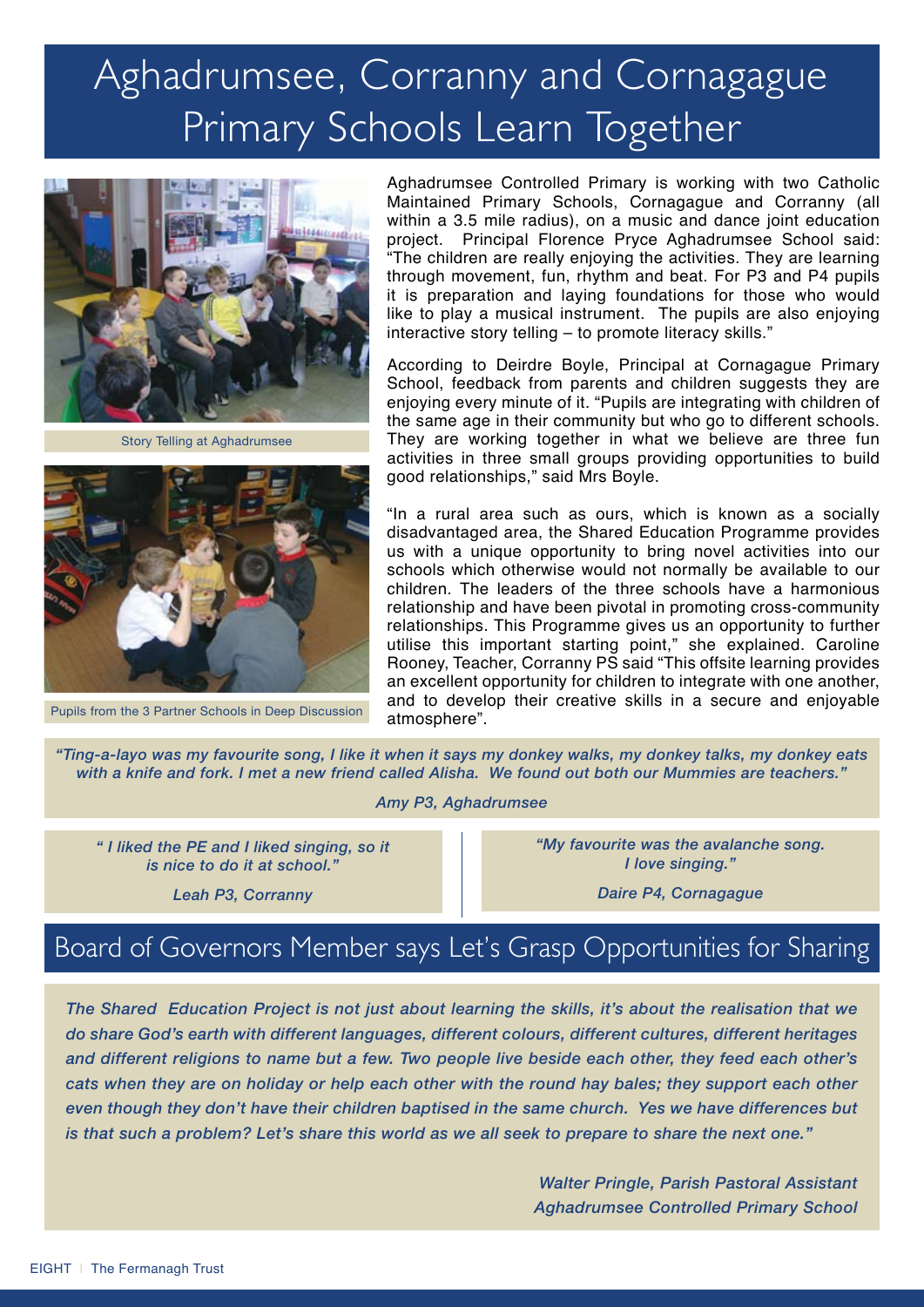## New Learning Curve for Newtownbutler Schools and St Joseph's Donagh



Getting to grips with ICT

Creativity, photography, script-writing and making animated films have fired the imaginations of pupils at Newtownbutler Controlled Primary school, St Joseph's Primary Donagh and St Mary's Primary Newtownbutler. Working together through the Fermanagh Trust Shared Education Programme, the project is helping to foster skills in a new generation of potential actors, producers, sound engineers, script writers, journalists, broadcasters and computer technology experts. Having been out and about taking photos, the pupils are learning how to crop and edit images, create frames, and slide shows and to produce and pesonalise their own DVD's.

Teachers Cormac Jordan St Josephs; Christine Rusk Newtownbutler Controlled and Paul Fitzpatrick, St Mary's are jointly delivering the project in the schools, having firstly been tutored in computer animation skills themselves, learning how to make a story board, script writing and digital film editing.

Mr Jordan said: "This is the first time all the staff from these schools have worked together. We had to plan the delivery of the project and work out the logistics of getting together." He said the teachers are delighted with the financial and educational investment, in cutting edge technology, which includes Apple iMac computers and resources for each of the schools.

Mrs Rusk said: "We would never have been here together, only for this project. Pupils are learning to accept and respect each other's identity. If they work together, they do not grow up having the prejudice our generation had." Some pupils from her school had never been to Donagh nor St Joseph's school before embarking on the Shared Education Project. Pupils see symbols in other schools and everything is very open, she said. "It is quite an undertaking in what is often perceived as two polarised areas. Because the project is so unusual, the pupils are mixing well".

Teacher Paul Fitzpatrick of St Mary's said the project embraces many aspects of the curriculum including literacy, ICT, personal development and mutual understanding, thinking skills and personal capabilities. Schools are sharing expertise and the teachers are being tutored in new skills, introducing longer term sustainability for schools delivering curriculum subjects. If the schools were not in the Shared Education Programme, they would be able to do less of these activities. "The Shared Education Programme has opened up computer animation and extra scope and breath within our lessons. It is bringing schools closer together," he said.

The groups of creative pupils have been developing their film scripts on topical themes; for example, welcoming a new pupil into their school and outsmarting the bullies. They are working out story boards and character lines before producing their animated films. Pupils have volunteered for acting, directing, and producing roles.



Young film-makers in Action



Photo taken by Pupils at Crom

*"We sat down together and wrote the ideas, and we are drawing up the characters."* 

*Lauren P7 Newtownbutler Controlled* 

*"In this film we are bullying the teacher. Lauren and I ask if the teacher wants her desk cleared, but we sweep it all onto the floor. We get detention, she falls asleep and we tie her to the chair. It will all take some time, as we have to cut the scenes, and add music and speech."* 

*Codie P7 St Joseph's PS*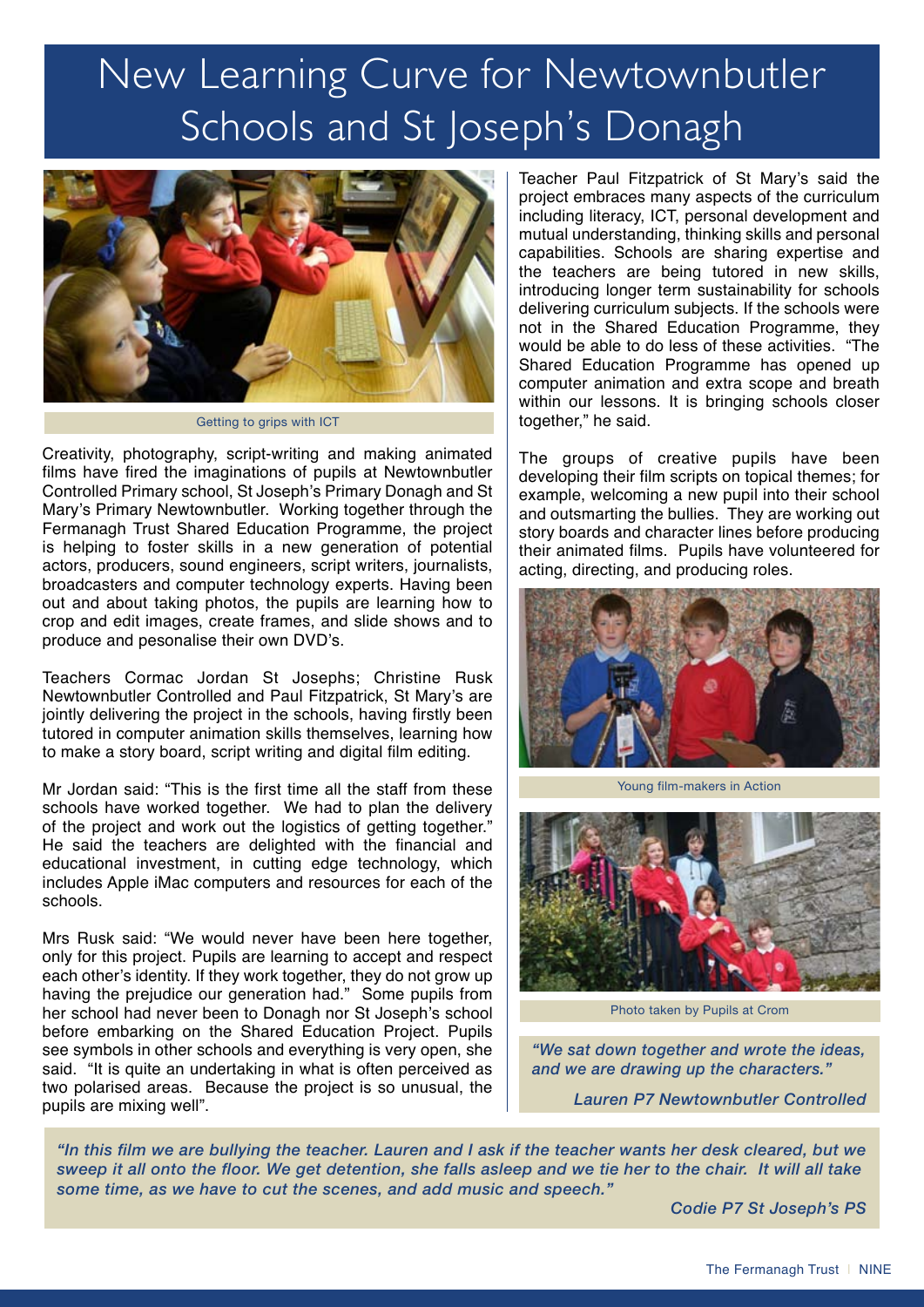## Tempo Village Primary Schools Work Together to Create Sculpture

Pupils involved in the Tempo Shared Education Project are working together on a sculpture project, which will link Tempo Controlled Primary and St Mary's Primary school. When completed each school will install their part of the sculpture on their school grounds, that will visibly connect the schools, which are literally across the road from each other.

At the moment, the schools are sharing the expertise of Jon Kelly, artist from Genevieve Jon Designs, in joint art workshops. The eager P6 & 7 learners are making life-size drawings exploring their own identity, image and that of new friends, in an exercise which asks "Who am I?" They are also starting work on willow sculptures and will begin to brainstorm ideas for the final sculpture piece. Research on the sculpture, will also involve a trip to Stormont, home of the Northern Ireland Assembly, for Tempo pupils, where they will explore artistic structures at the heart of Government.

Principal Fergal McCann, St Mary's Primary, said: "The exciting thing is the fact that there will be a sculpture. It will be almost like jigsaw pieces - one at each school. It is about linking the two schools. We are basing the project on the local community and buildings linked to the community. We are working as partners and developing links".



P7 pupils from the Partner Schools making Self-Images

Teacher David Hardy, Tempo Controlled School, explained that the project fits really well into the curriculum with the focus on art, local history, community and environment and personal development and mutual understanding. "The workshops also generate good ideas for things we can do in class. The children are drawing local buildings and using tissue paper to create texture and I'm learning new things at the same time," he added. "The next thing we will focus on is the sculpture using willow and what makes us part of our community. It takes time for friendships to form, even in classes at school it takes time, but we are going well," he said.

Artist Jon Kelly explained that working together the 40 children will cover a lot of art techniques, tools and colour and provide an opportunity to take time to think about themselves. Use of mosaic, drawings, clay, models and willow sculpture, will take pupils through different scales of creativity, he explained. "Towards the end of next term we will start designing the large sculpture piece, and everyone will be involved in the design," said Mr Kelly. He explained that initially children were partnered with one person from another school for the life-size drawing. "They were very good at sharing that piece of work with a child from another school".

*"It has been a big help to have the support and encouragement of both schools Board's of Governors and parents, who have welcomed the whole idea of cross-community working. Not so long ago, we would not have had these opportunities. The whole idea is to promote cross-community learning and everyone seems to be making a concerted effort to work with it and promote it."*

> *Mr Hardy Teacher, Tempo Controlled Primary School*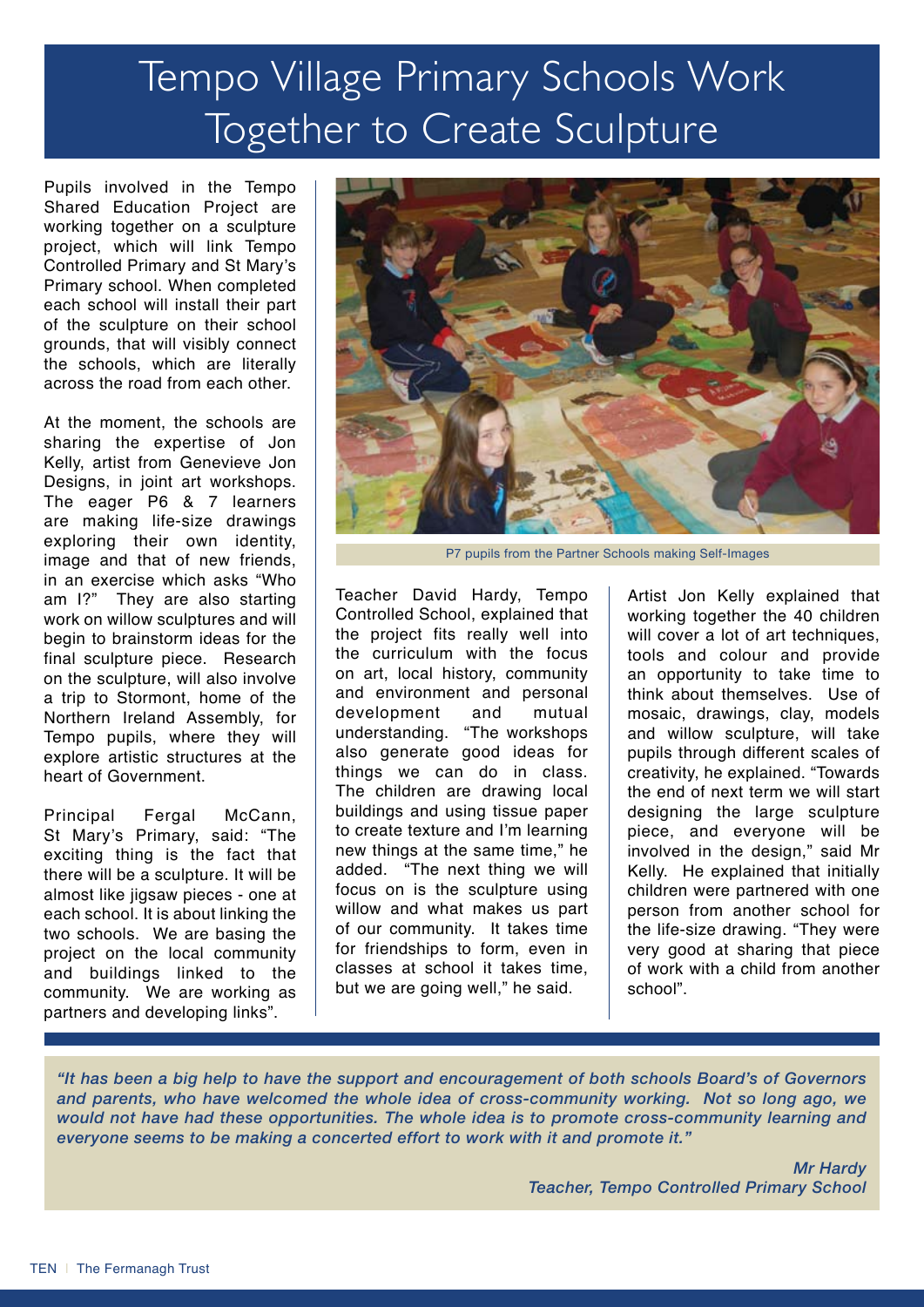### Friendships Renewed in Tempo after Seven Years

The Shared Education Project in Tempo enabled two young pupils to renew their friendship after seven years.

Zoe a P7 pupil in Tempo Controlled School and Aine a P7 pupil at St Mary's Primary School, who both attended Tempo Community Pre-school Playgroup, recognised each other when their classes came together for the Shared Education project. After their time at the cross community playgroup, they went to separate primary schools in Tempo. Now in their final year of primary school, Shared Education has brought them together again.



Zoe and Aine catch up on seven years during the Joint Art & Design classes

#### Importance of Cross-Community Linkages among Schools

Mary O'Neill, Principal, is a member of the Advisory Committee for the Fermanagh Shared Education Programme. Mary states that the Shared Education Programme in Fermanagh has come at a time when cross community work has become increasingly important for all schools. "The Programme promotes collaborative working between schools but also allows schools from the various sectors to maintain their own unique identities and celebrate diversity. It provides opportunities for the schools involved to broaden their curriculum and enrich pupil experiences", said Mrs O'Neill.

"The sharing of expertise among staff in schools is particularly important in the primary sector as teachers deliver a total of seven areas of learning as well as a range of cross-curricular skills. Most teachers will agree that it is difficult to have expertise in every area of learning and in the range of crosscurricular skills. By sharing expertise in the planning and delivery of each project, staff (in each school) are developing professionally in new curricular areas. This will inevitably enhance the learning experience for pupils".

"The fact that the funding will be provided over a threeyear period also gives staff opportunities to maintain and enhance their cross-community relationships and curriculum expertise. Again, the duration of the project enables schools to think about how pupil relationships across the sectors might be developed over the next few years and beyond" she said.

Mary stressed that without the financial and professional support provided for the Shared Education by the Fermanagh Trust, it would be very difficult for schools to run similar projects successfully.<br>
The Fermanagh Trust | ELEVEN

*Speaking about the benefits of the Shared Education Partnership between the two schools in Brookeborough (St Mary's and the Controlled Primaries) and with St Eugene's Primary School in the Knocks, Mr Sam Blair, is pleased that the schools are able to avail of this Programme to build on the good community relations work in which the schools have been involved previously. "The two schools in Brookeborough, previously worked together through the EMU project and the WELB Schools Community Relations Programme, and now through the Fermanagh Trust Shared Education Programme, they are building on that crosscommunity work. The location and proximity of the schools is a benefit to Brookeborough village and surrounding area, providing opportunities for pupils to mix. Geographically, it is easier for them to work together."* 

 *"It is important that the Shared Education Progamme is on-going, as the children grow up and move on to post primary schools, so it has to be there for the new children coming up, to be able to develop friendships across the community. For children moving to post primary education, it is an advantage that they have made friendships before moving on."*

*Sam Blair, Transferor's Representative Brookeborough Controlled Primary School*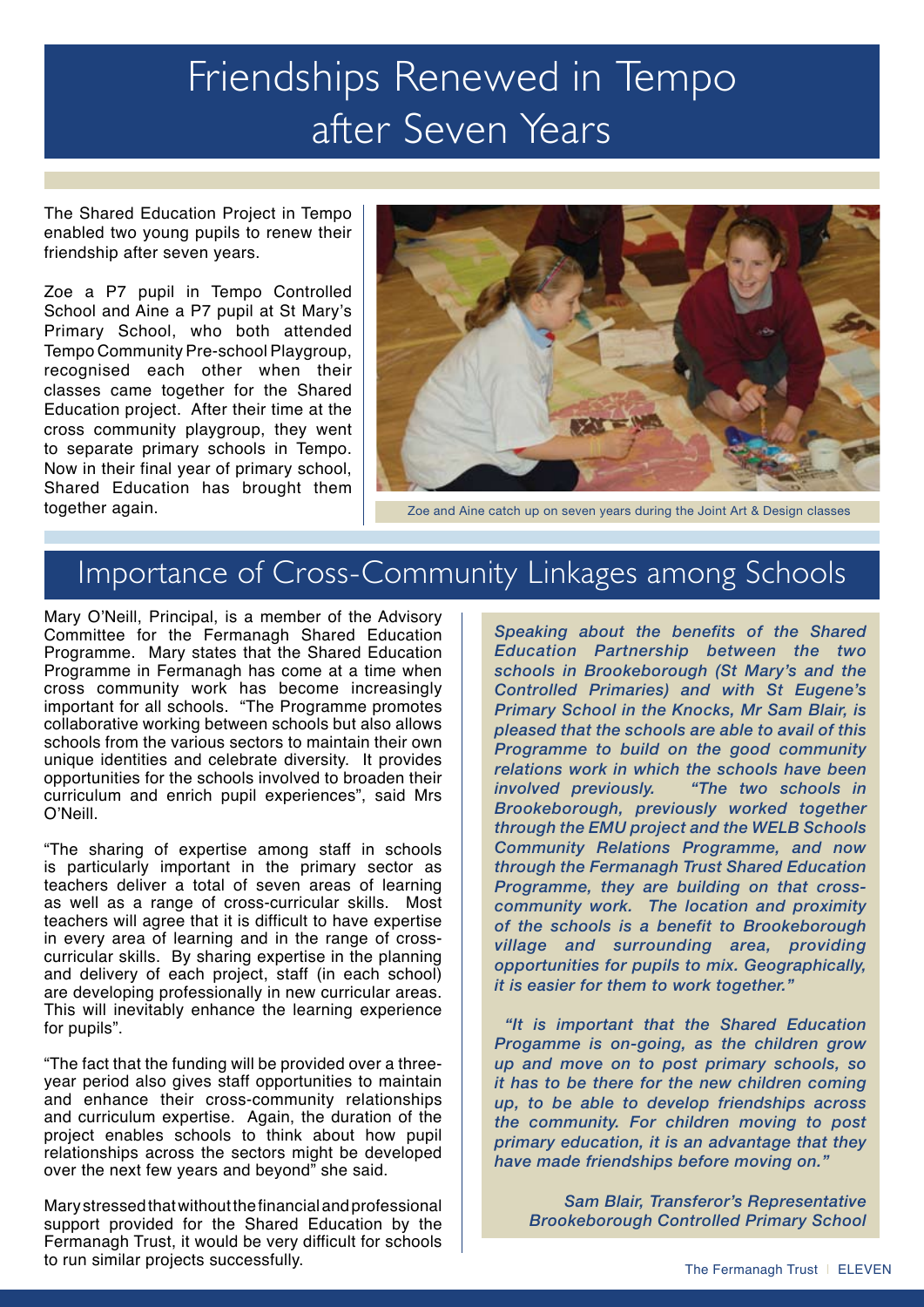### Achievements due to hard work by Principals and Teachers



L-R Principals: Brendan McCusker, St Mary's PS, Maguiresbridge, Honor Irvine, Maguiresbridge PS, Hazel Gardiner, Brookeborough PS and Siobhan Maguire, St Eugene's PS, Knocks.



L-R front row: Geraldine Higgins, St Martin's PS, Garrison, Josephine Swift, St Paul's PS, Irvinestown, Edwina Read, Irvinestown PS L-R back row: Jimmy Kirk, St Joseph's PS, Ederney, Jennifer Graham, Kesh PS, Sandra Johnston, Lack PS.



L-R Principals: Victoria Wilson, Newtownbutler PS, Cormac Jordan, St Joseph's PS, Donagh and Paula Kelly, St Mary's PS, Newtownbutler.



L-R: Fintan Murphy, Holy Trinity PS, Enniskillen, Ruth Coalter, Lisbellaw PS, Fergal McCann, St Mary's PS Tempo, Alan Williamson, Tempo PS.



L-R Principals: Wendy Houston, Florencecourt PS, Liam Magee, St Mary's PS, Mullymesker and Eileen Glynn, St Patrick's PS, Derrygonnelly.



L-R Principals: Esdille Lappin, Belleek PS, Ita Jordan, St Mary's PS Teemore, Beryl Trenier, Fairgreen NS, Belturbet.



L-R Principals: John McCrea, Ballinamallard PS and Aidan Cox, St Columban's PS, Belcoo, with Teachers Carol Elliott and Gerard McMahon.



L-R Principals: Eileen McKenzie, Killyhommon PS, Felicity Humphreys, Moat PS and Theresa Murray, St Ronan's PS.

The level of success of the Shared Education Programme is attributable to the Principals and Teachers of the schools involved. Without their hard work, organising meetings with their partners schools, and planning and developing projects that best meet the needs of their pupils, the joint classes would not be taking place. This required considerable effort and time on the part of those involved. The photographic gallery to the left shows the Principals planning and preparing for their joint projects.

*"The schools are to be congratulated for taking part in the Fermanagh Shared Education Programme. The participation of so many schools shows tremendous dedication of teachers to preparing all children for the 21st century challenges with pupils growing and contributing to the common good. The Shared Education Programme will reinforce the social and economic benefits of working together while genuinely accepting and celebrating diversity which our schools embrace".*

> *Paul O'Doherty CCMS Policy and Development Co-Ordinator*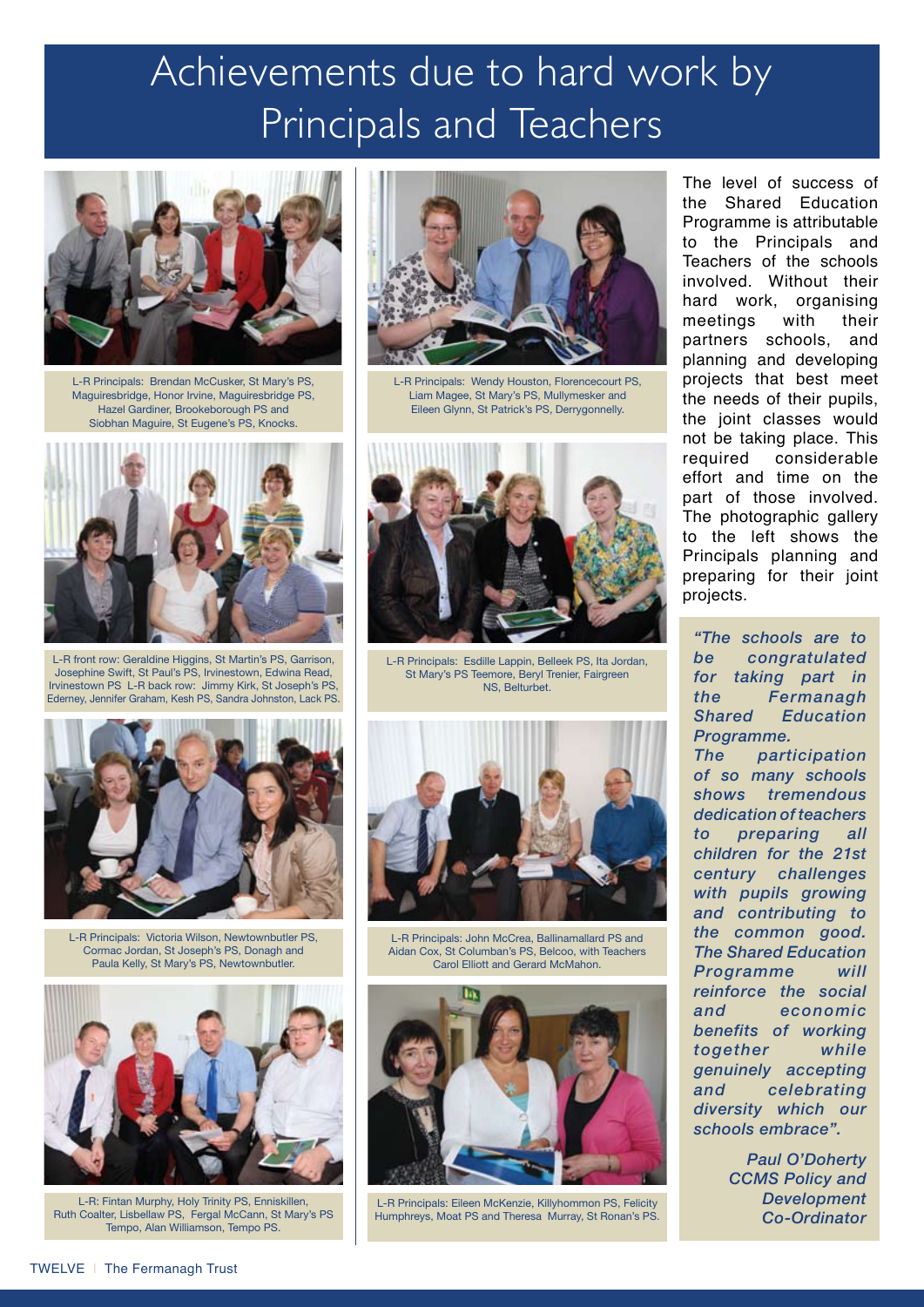## Educational Benefits of Shared Education in Fermanagh

Schools in Fermanagh commenced their joint classes in September 2009 and already the feedback from schools and pupils has been excellent, giving early indications that the Fermanagh Shared Education Programme has a huge potential to make a significant impact, in both building good relations in the County and in enhancing educational provision.

Principals and teaching staff have been reporting the enormous educational benefits of the Shared Education Programme. According to the staff involved, it is an excellent means of helping in the delivery of the new Northern Ireland Curriculum, e.g. in areas of learning such as Personal Development and Mutual Understanding; The World Around Us; Citizenship and Employability. Schools are sharing their experience and facilities with their partner schools, and they can acquire specialist expertise (not available within individual schools) and access additional resources, enhancing pupil learning and increasing educational opportunities for the pupils involved. The teachers stand to gain from skills and knowledge transfer from partner schools and external tutors, contributing to their own professional development.

Overall, the Programme creates the potential for sustainable cross sectoral (cross community) linkages, where sharing and collaborating can help schools, particularly small rural schools provide an excellent educational experience for their pupils. It is anticipated that many of the linkages developed through the Programme will be continued after the duration of the Programme, where there are mutual benefits for each of the schools in the partnership.

### Principal's Platform

*Principal Aidan Cox St Columban's Primary School Belcoo*

Mr Cox is delighted with the Shared Education Project. His school works with Ballinamallard Controlled Primary.



For years I have been one of those who has advocated cross-community education. For example I have been to the forefront in organising community games in Florencecourt; a cross community / crossborder science project centred in Gortatole; and the Cathal Bui Educational Trail in Blacklion, Cavan to name a few. While all were commendable and worthwhile they lacked the joined-up thinking and dynamism of the Fermanagh Trust Shared Education Programme.

I feel the strength in this new innovation derives from the connected learning opportunities of the new programme. Great consideration has gone into the planning and organisation of the project. Teachers and children are actively involved in the planning. This involved much organisation before the programme was even rolled out. In our case, Mr McMahon and his counterpart, Miss Elliott, planned for connected learning ideas before they began the programme, then after initial input from the children and work done together a rolling programme evolved and this process will be continuous throughout.

Already the children have become active participants in the learning process by using Martech to link up both schools for video conferencing.

I feel this is the way forward to support shared education for the future with more classes involved and the opportunities so vast that we can help our young people to integrate more naturally and reduce tensions in our society. Overall I look forward enthusiastically to the work the Fermanagh Trust has made possible for our pupils.  $Aidan$  Cox

*"The Fermanagh Shared Education Programme is a welcome initiative which will provide primary and post-primary schools in Fermanagh an opportunity to build on relationships across their communities through acknowledging and celebrating diversity whilst bringing differences together".* 

*"As the Revised Curriculum has placed greater emphasis on developing skills which are key to a child's progression in education and later life; and provides children with a broader and balanced education, this initiative will provide more flexibility for teachers and schools when delivering and meeting educational needs of all our children."*

*Barry Mulholland WELB Chief Executive*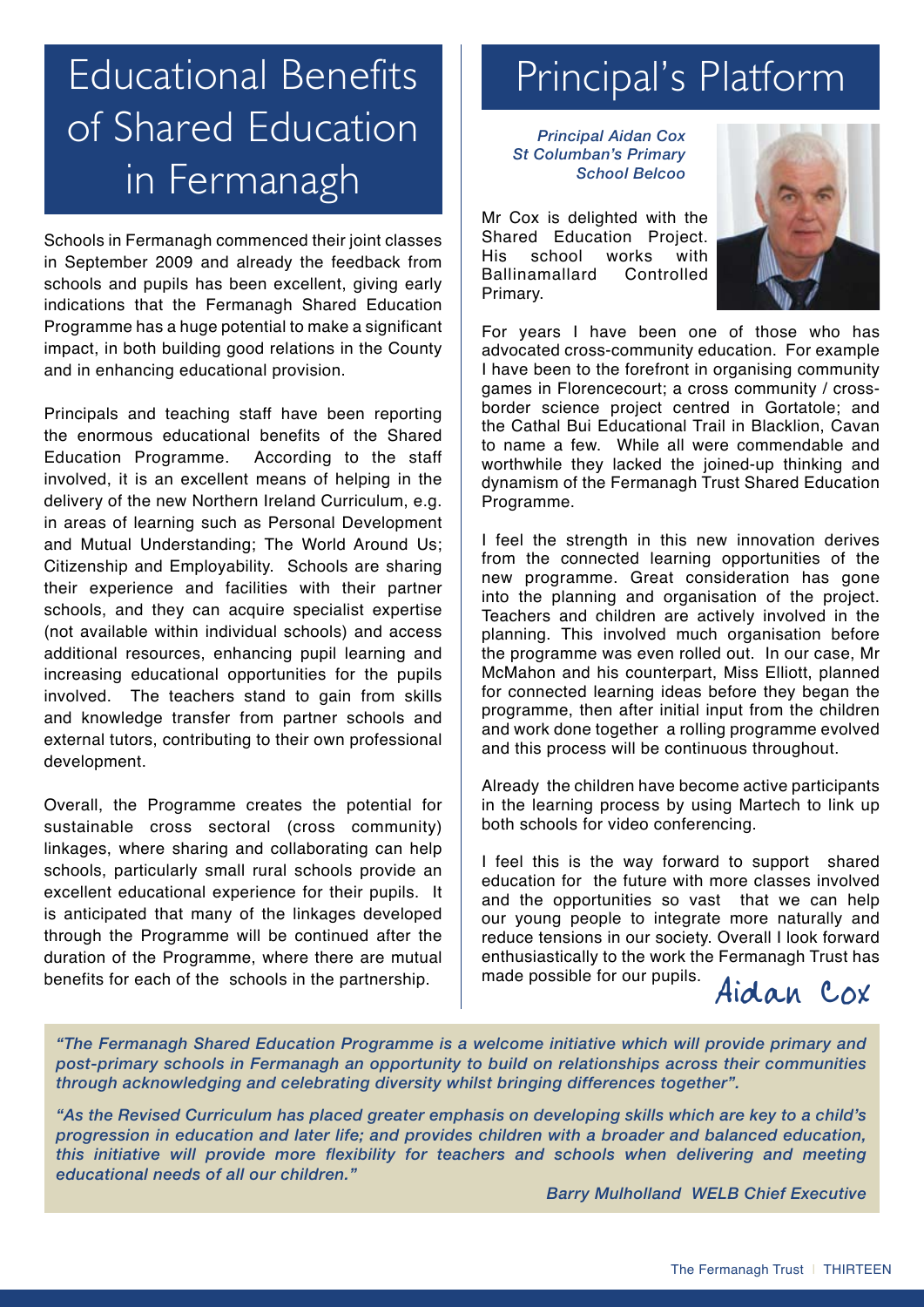### Impact of Future Configuration of Schools in Fermanagh

Shared Education could play an important role in helping to sustain local educational provision in Fermanagh, a County which is likely to see greater changes than any other area in Northern Ireland in terms of the configuration of the schools estate and how education will be delivered. Although still in its early stages, the Fermanagh Shared Education model shows that schools from different communities can work effectively together for the benefit of their pupils, without jeopardising ethos or identity of individual schools.

Schools throughout Northern Ireland are facing many<br>challenges due to current challenges due to policies and strategies, but these challenges are compounded in Fermanagh, due to the County having one of the highest ratios of rural dwellers and consequently disproportionately more rural schools with small enrolments than elsewhere in the region.

One of the six criteria for assessing the viability of schools in the Sustainable Schools Policy (DENI 2009), is pupil enrolments.

Rural primary schools should have a minimum of 105 pupils. Applying this criterion to schools in Fermanagh would see 25 of the 44 primary schools (57%) as being considered potentially unsustainable. It is inevitable that there will be a rationalisation of the schools estate in Fermanagh. But how that takes place and the impact on communities, demographics and on community relations needs careful consideration.

Where there are minority populations (Catholic or Protestant), and therefore small schools catering for that minority (Maintained or Controlled), closure of these schools, given their small enrolments, could effectively lead to the decline of that community in the area (through migration to other areas in the County). This would result in a more segregated population and a predominance of single identity areas, which is not conducive to building a cohesive and integrative society for the future.

Rural towns, villages and communities in Fermanagh which have two primary schools, are unlikely to be able to sustain both a Controlled and a Catholic Maintained primary school, under the new policy guidelines. Rationalisation within sectors (i.e. Catholic schools amalgamating with other Catholic schools and controlled schools amalgamating with controlled schools), which are likely to take place in the absence of crosssectoral initiatives, also risks an increasing trend towards single identity areas as young families migrate towards their nearest sectoral school (i.e. Catholic or Controlled). Over time there is a real risk that this too will lead to increasingly segregated communities and polarisation.

To develop integrative and sustainable communities, there is a need to avert this risk. There are various cross sectoral options that could be considered that could help ensure viability and sustainability of local educational provision, which do not dilute the ethos and identities of schools or communities.

#### Risk of Community Segregation and Polarisation

*Areas in Fermanagh became increasingly segregated during the Troubles. There is a risk that the rationalisation of schools in Fermanagh, along sectoral lines, will lead to further demographic changes, resulting in an even more segregated population, a predominance of single identity areas and community polarisation.*

*It is important that there is an opportunity to explore cross-sectoral options for the sustainability of local education, because once the schools estate is established, the consequential changes in* 

*demography will be a difficult trend to stop and even more difficult to reverse. It is preferable that discussions take place sooner rather than later, to seek solutions in various localities, where schools may be at risk.* 

*A Shared Education model could provide the potential for sustaining education in rural areas through cross community working and it is an option that should be given serious consideration.*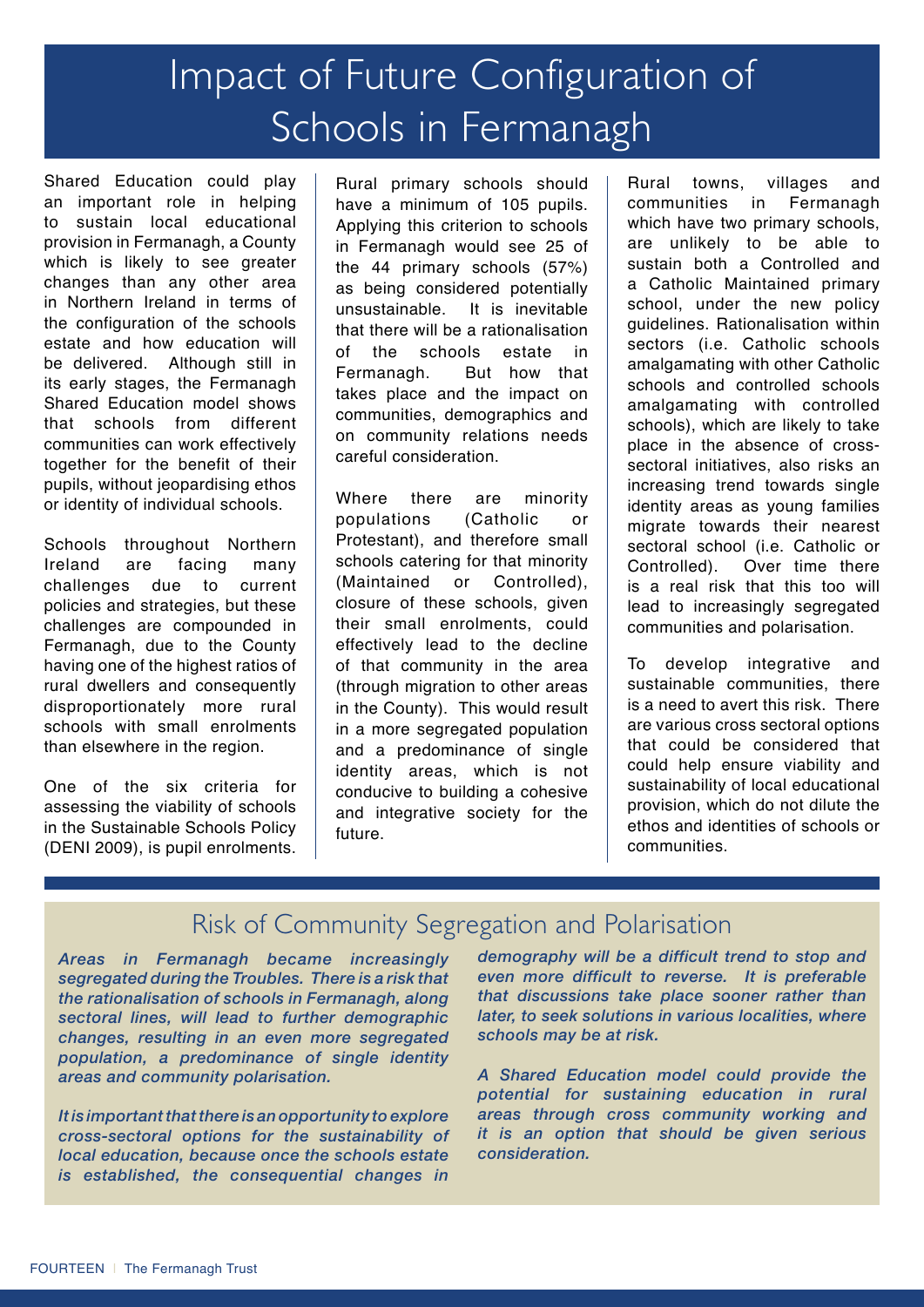## Are Cross-Sectoral Options being Explored in Planning Post-Primary Provision?

Post primary schools are currently facing unprecedented pressures for change, including the Sustainable Schools Policy, the Entitlement Framework and Area Based Planning. To what extent are crosssectoral options being explored to help meet these challenges? Do the current processes allow sufficient scope for cross sectoral options to be examined? Could optimal solutions be lost due to lack of joined-up planning?

#### Reconfiguration on Sectoral Basis

The Sustainable Schools Policy indicates that post-primary schools should have 500 pupils at 11- 16 years and 100 pupils at post-16. Applying this criterion to Fermanagh schools, 13 of the 16 post-primary schools (81%) would be considered potentially unsustainable.

Similar to the primary school situation, re-configuration of the schools estate along sectoral lines has implications for future demographics and community relations in the County.

#### Collaboration to meet Entitlement Framework

In addition to the sustainability issue, the Entitlement Framework (EF) requires all post-primary schools from 2013, to offer a minimum of 24 courses at Key Stage 4 (14 -16 years) and 27 courses at post 16, of which at least one third of the courses must be vocational / applied. Few if any of the post-primary schools will be able to meet the EF requirements alone. Collaboration with other schools and education providers is most likely to be required. The Department of Education provides incentives for schools to enter into collaborations, but these partnerships do not have to be cross-sectoral in make-up.

#### Post-Primary Reviews by Sectors

Recognising the pressures for change, two major reviews of postprimary education in Fermanagh were conducted, one by the Controlled sector and one by the Catholic sector. Each produced a separate pre-consultation document for its own sector and the two review processes are continuing on a parallel basis. The absence of a joined-up approach was raised in responses to the consultation process and it was highlighted that cross-sectoral options should also be explored to help identify a way forward for the benefit of Fermanagh pupils.

#### Area Based Planning

The extent to which Area Based Planning will explore cross sectoral options is not known as the recently released Together Towards Entitlement report (November 2009), which investigated the delivery of the EF through Area Based Planning, did not set out the individual area plans. The report acknowledges some of the challenges and provides a framework for the way forward.

#### In Summary

*It is important that there is an effective mechanism to explore cross sectoral options in determining the future of education in Fermanagh.* 

*Does Fermanagh want a segregated and polarised society or cohesive and sustainable communities?* 

*The future of our schools in Fermanagh can be the key to a shared and peaceful future in the County.* 

### **Closing** Comments

*Here in County Fermanagh we have to think innovatively to ensure we overcome the impact of living in a largely rural segregated community. The Fermanagh Trust Shared Education Programme is a direct response to feedback we received from parents, schools and the wider community who highlighted the need and potential for collaboration between schools across Fermanagh. The initial feedback from principals, teachers and young people in schools involved in the Programme has been terrific.*

*Lauri McCusker Director of the Fermanagh Trust*